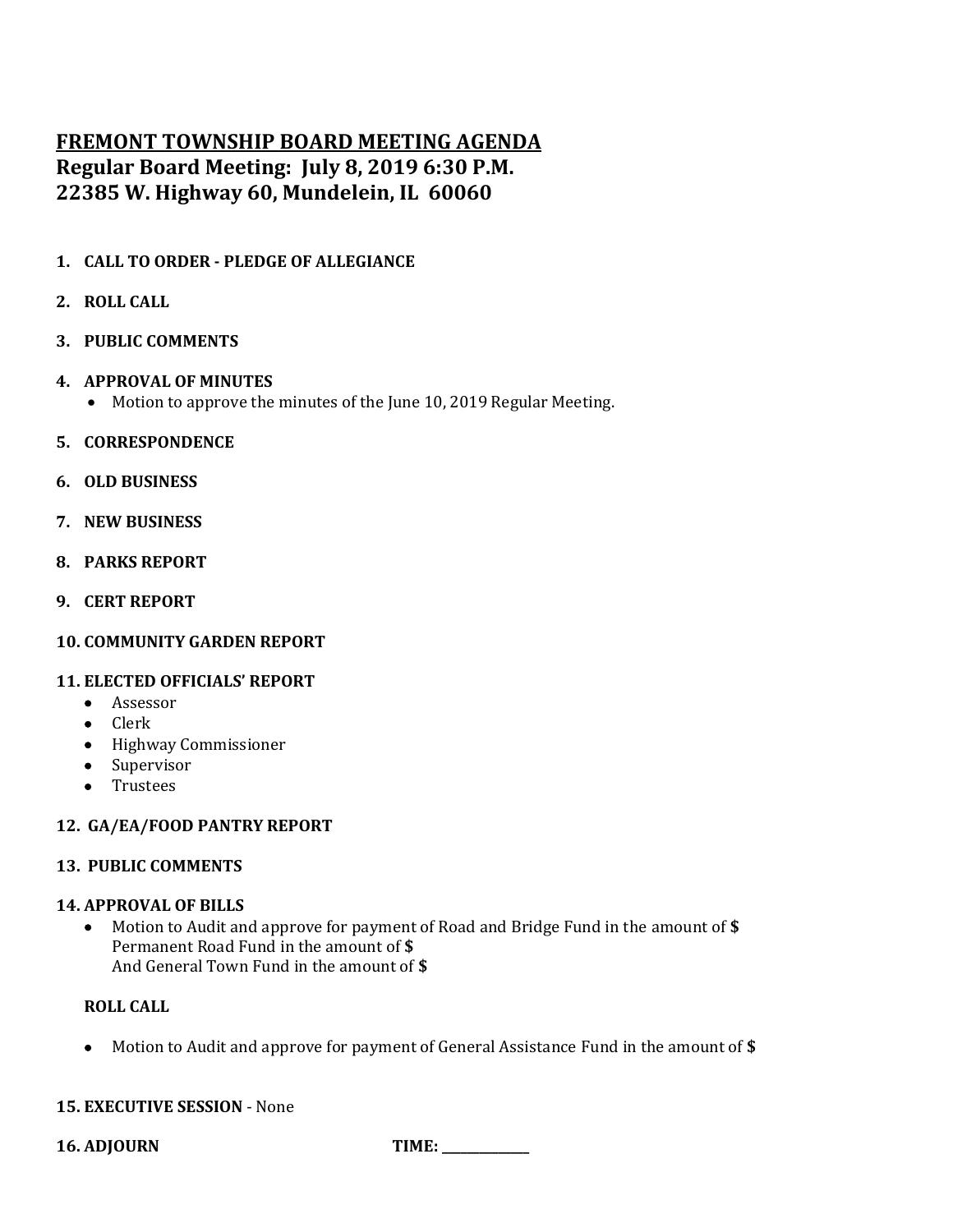STATE OF ILLINOIS, COUNTY OF LAKE, TOWN OF FREMONT

**The Fremont Township Board of Trustees met at 22385 W. Illinois Route 60. Mundelein, IL 60060 on June 10, 2019 to conduct a Regular Meeting.**

| Diana O'Kelly        | Supervisor                  |
|----------------------|-----------------------------|
| Christina McCann     | Town Clerk                  |
| <b>Bill Grinnell</b> | <b>Highway Commissioner</b> |
| Joe Herchenbach      | Assessor                    |
| Jeri Atleson         | <b>Town Trustee</b>         |
| Connie Shanahan      | <b>Town Trustee</b>         |
| Patricia Stejskal    | <b>Town Trustee</b>         |
| <b>Keith Voss</b>    | <b>Town Trustee</b>         |

#### **1. CALL TO ORDER AND PLEDGE**

Supervisor O'Kelly called the meeting to order at 6:30 P.M.

#### **2. ROLL CALL**

#### **BOARD MEMBERS PRESENT**

Trustee Atleson, Trustee Shanahan, Trustee Voss

#### **ELECTED OFFICIALS PRESENT**

Clerk McCann, Assessor Herchenbach

#### **OTHERS PRESENT**

Judy Hammel, Rose Marie Domeny

#### **3. PUBLIC COMMENTS**

Rose Marie Domeny suggested better signage to direct traffic at future township shedding events. Domeny also expressed disappointment with new fees for the Mundelein Park District swimming pool. Consensus of the Board is that residents should attend MPD meetings to voice their displeasure with the new fee policy.

#### **4. APPROVAL OF MINUTES**

- **Trustee Voss moved, and Trustee Shanahan seconded the motion to approve the minutes of the May 13, 2019 Regular meeting. All in favor, motion carried.**
- **Trustee Voss moved, and Trustee Shanahan seconded the motion to approve the minutes of the May 13, 2019 Fremont Township FY 2019/2020 Budget Hearing. All in favor, motion carried.**
- **Trustee Voss moved and Trustee Shanahan seconded the motion to approve the minutes of the May 13, 2019 Fremont Township Road District FY 2019/2020 Budget Hearing. All in favor, motion carried.**
- **5. CORRESPONDENCE**
- None

# **6. OLD BUSINESS**

None

#### **7. NEW BUSINESS**

#### **7.1 2018 Des Plaines River Watershed-Based Plan**

• Trustee Voss moved and Trustee Shanahan seconded the motion to adopt the 2018 Des Plaines River Watershed-Based Plan. All in favor, motion carried.

DRAFT

4.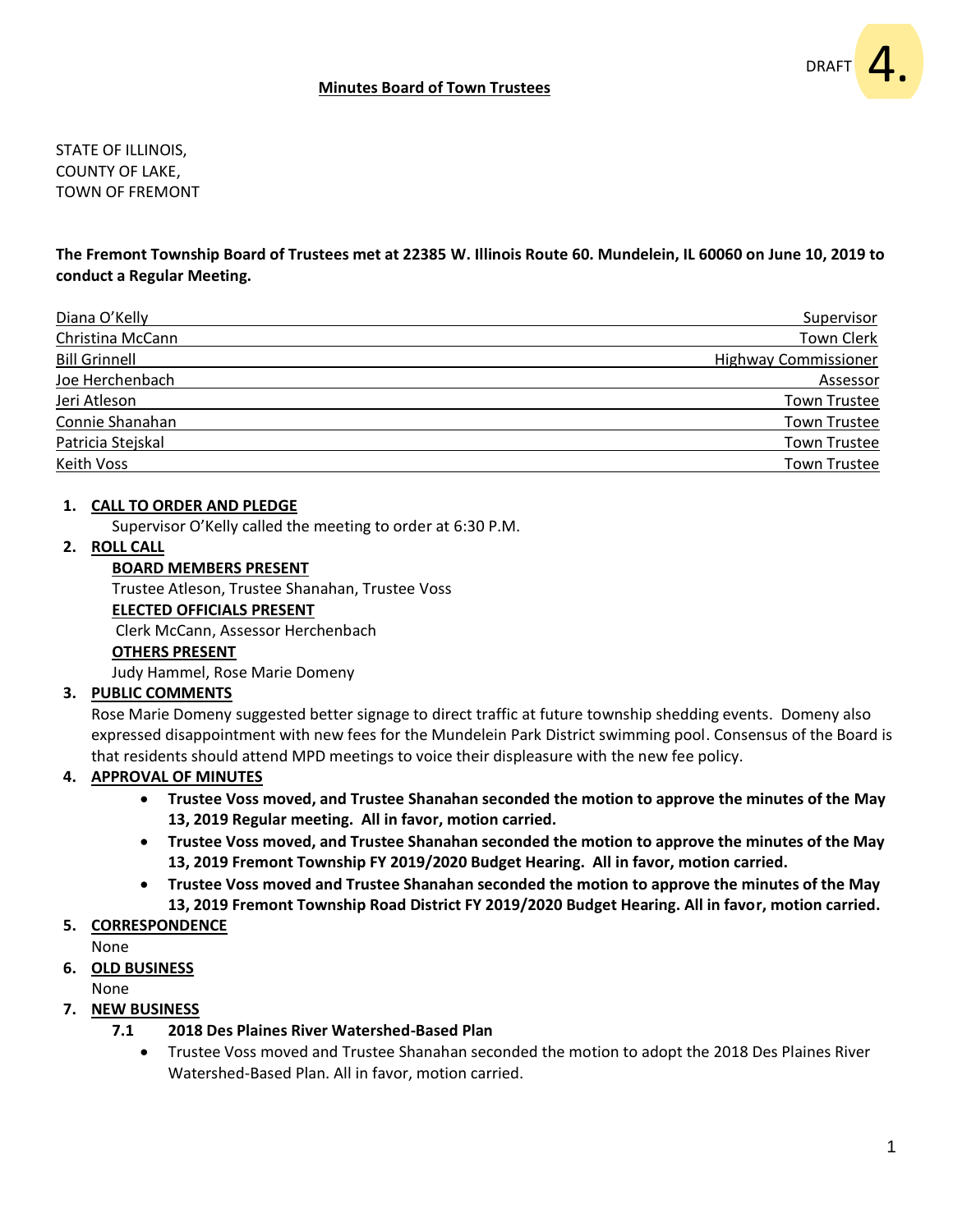# **8. PARKS REPORT**

No report.

# **9. CERT REPORT**

CERT Team member Judy Hammel submitted the following report:

May 18 - Shredding event at the township office—9 CERT helped service 200+ cars.

June 1 - Children's Health Fair in Grayslake—manned a booth to hand out safety info Upcoming Events:

June 29 – Open House at WRLR, Round Lake Train Station

July 7 – Mundelein Parade

July 9, 7-8:30pm – *Are You Prepared for an Emergency?* at Fremont Township Administration Center 22385 W. Illinois Route 60 Mundelein, Illinois 60060

July 15, 7pm – CERT quarterly meeting – presentation on "Stop the Bleed"

July 24-Sun, July 28 – Lake County Fair

Aug 7, 7-8:30pm – *Are You Prepared for an Emergency?* at **Grayslake Fire Protection District** *Station 1 - Headquarters 160 Hawley Street, Grayslake, IL 60030*

Sept 12, 7-8:30pm – *Are You Prepared for an Emergency?* at Prairie Crossing Charter School 1531 Jones Point Rd, Grayslake, IL 60030

Sept 21 - 2019 Prairie State CERT Challenge at the Cook County Public Health facility in Oak Forest

# **10. COMMUNITY GARDEN REPORT**

Trustee Atleson reported the following:

- Plants are in the ground despite tremendous amounts of rain
- Always looking for more volunteers

# **11. ELECTED OFFICIALS' REPORT**

### **Assessor**

Assessor Joe Herchenbach reported the following:

- Staff are working on blue assessment cards and expect them to be in the mail by the end of June
- Assessor will attend meeting tomorrow held by State Sen. Sam Yingling for Saddlebrook residents at the township

# **Clerk**

Clerk McCann reported the following:

- Received FOIA requesting information pertaining to categories for electronic records, last 3 FOIA requests, and how electronic records are disseminated via FOIA request to members of the public without computers and printers
- Received notice from Village of Mundelein regarding annexation of 25950 N. Midlothian Rd., Mundelein  **Highway Commissioner**

# No report.

# **Supervisor**

Supervisor O'Kelly reported the following:

- May 18 shredding event was well attended. Thank you to all who volunteered.
- Township will be working with a SHIP counselor to assist residents in need of their services
- Lake County Human Services is working on a 5-year plan to address housing issues
- Township is currently working with 3 local homeless residents to provide referrals and assistance
- Refuse Hauling Waiting for RFP's for Avon and Shield's townships before advisory group meets again to finalize Fremont's RFP. Ivanhoe Estates now has a contract with Prairieland and will not be included in the township's plan.
- Working with SWALCO to plan next shredding event in September
- Received phone call from a local company looking to unload office furniture. Township was able to procure furnishings in excellent condition for the Highway Department. Extra furnishings will be sold as surplus or auctioned.